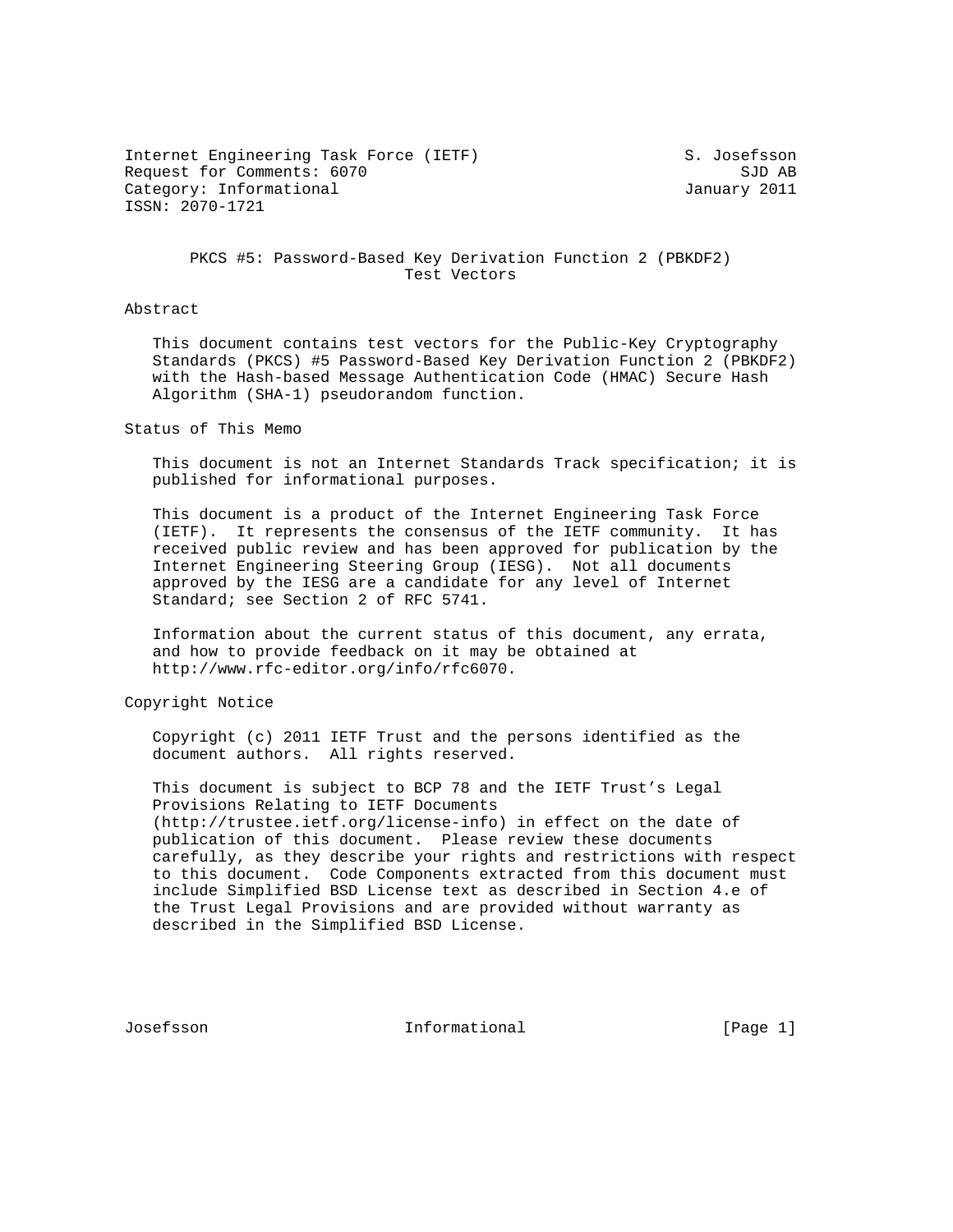Table of Contents

## 1. Introduction

 The Public-Key Cryptography Standards (PKCS) #5 [RFC2898] Password- Based Key Derivation Function 2 (PBKDF2) is used by several protocols to derive encryption keys from a password.

 For example, Salted Challenge Response Authentication Mechanism (SCRAM) [RFC5802] uses PBKDF2 with Hash-based Message Authentication Code (HMAC) [RFC2104] and Secure Hash Algorithm (SHA-1) [FIPS.180-1.1995].

 Test vectors for the algorithm were not included in the original specification, but are often useful for implementers. This document addresses the shortcoming.

2. PBKDF2 HMAC-SHA1 Test Vectors

 The input strings below are encoded using ASCII [ANSI.X3-4.1986]. The sequence "\0" (without quotation marks) means a literal ASCII NUL value (1 octet). "DK" refers to the Derived Key.

```
 Input:
 P = "password" (8 octets)
S = "salt" (4 octets)c = 1 dkLen = 20
Output:
 DK = 0c 60 c8 0f 96 1f 0e 71
      f3 a9 b5 24 af 60 12 06
      2f e0 37 a6 (20 octets)
```
Josefsson Informational [Page 2]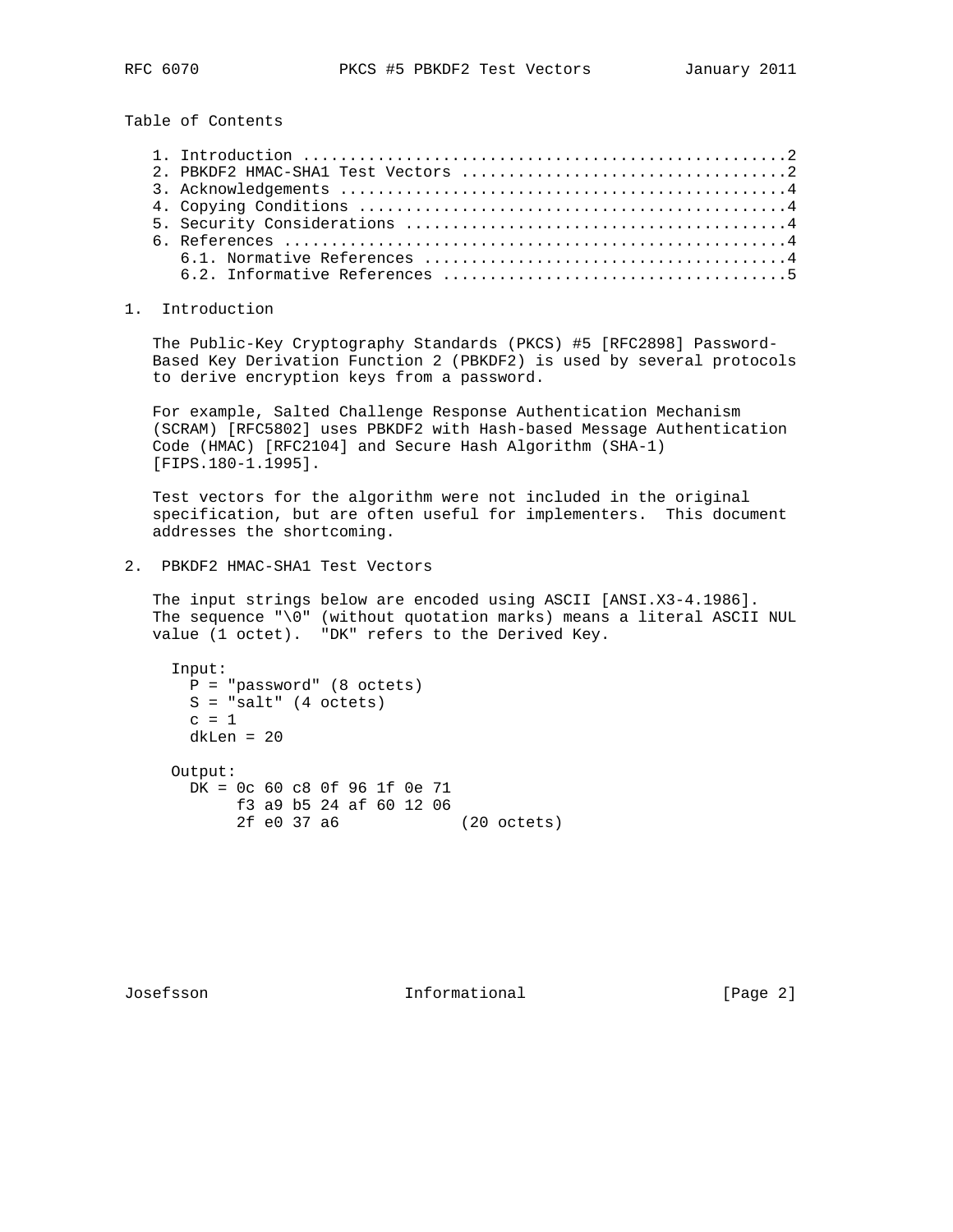```
 Input:
 P = "password" (8 octets)
S = "salt" (4 octets)c = 2 dkLen = 20
Output:
 DK = ea 6c 01 4d c7 2d 6f 8c
      cd 1e d9 2a ce 1d 41 f0
      d8 de 89 57 (20 octets)
Input:
 P = "password" (8 octets)
S = "salt" (4 octets)c = 4096 dkLen = 20
Output:
 DK = 4b 00 79 01 b7 65 48 9a
      be ad 49 d9 26 f7 21 d0
      65 a4 29 c1 (20 octets)
Input:
 P = "password" (8 octets)
S = "salt" (4 octets) c = 16777216
 dkLen = 20
Output:
 DK = ee fe 3d 61 cd 4d a4 e4
     e9 94 5b 3d 6b a2 15 8c
      26 34 e9 84 (20 octets)
Input:
 P = "passwordPASSWORDpassword" (24 octets)
S = "saltSALTsaltSALTsaltSALTsaltSALTsalt" (36 octets)
c = 4096 dkLen = 25
Output:
 DK = 3d 2e ec 4f e4 1c 84 9b
      80 c8 d8 36 62 c0 e4 4a
```
Josefsson Informational [Page 3]

8b 29 1a 96 4c f2 f0 70

38 (25 octets)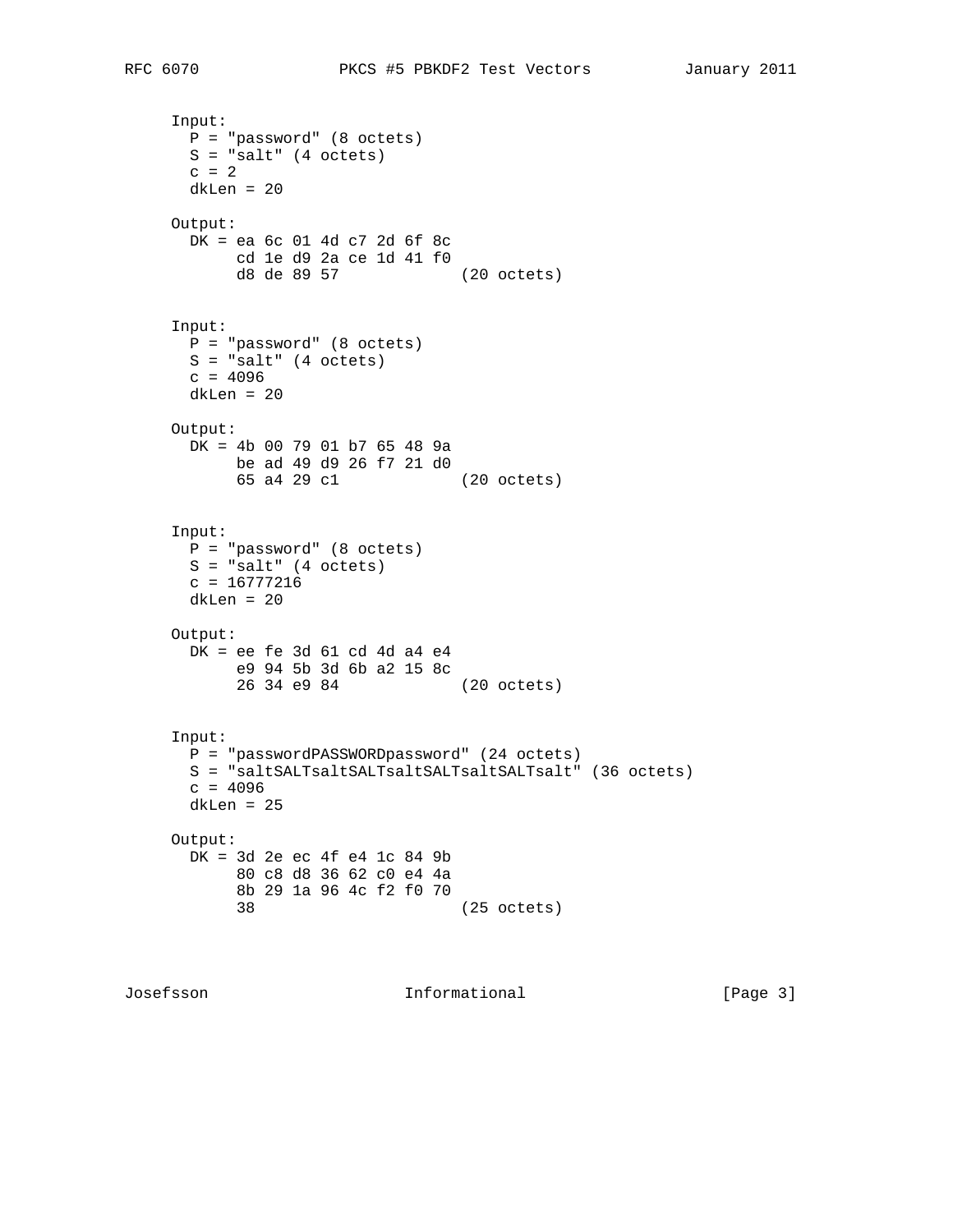```
 Input:
 P = "pass\overline{0}word" (9 octets)
 S = "sa\cdot 0lt" (5 octets)
 c = 4096dkLen = 16 Output:
  DK = 56 fa 6a a7 55 48 09 9d
       cc 37 d7 f0 34 25 e0 c3 (16 octets)
```
3. Acknowledgements

 Barry Brachman and Love Hornquist Astrand confirmed the test vectors (using independent implementations) and pointed out a mistake in the salt octet length count.

4. Copying Conditions

 This document should be considered a Code Component and is thus available under the BSD license.

5. Security Considerations

 The security considerations in [RFC2898] apply. This document does not introduce any new security considerations.

- 6. References
- 6.1. Normative References

[ANSI.X3-4.1986]

 American National Standards Institute, "Coded Character Set - 7-bit American Standard Code for Information Interchange", ANSI X3.4, 1986.

- [RFC2104] Krawczyk, H., Bellare, M., and R. Canetti, "HMAC: Keyed- Hashing for Message Authentication", RFC 2104, February 1997.
- [RFC2898] Kaliski, B., "PKCS #5: Password-Based Cryptography Specification Version 2.0", RFC 2898, September 2000.
- [FIPS.180-1.1995] National Institute of Standards and Technology, "Secure Hash Standard", FIPS PUB 180-1, April 1995, <http://www.itl.nist.gov/fipspubs/fip180-1.htm>.

Josefsson Informational [Page 4]